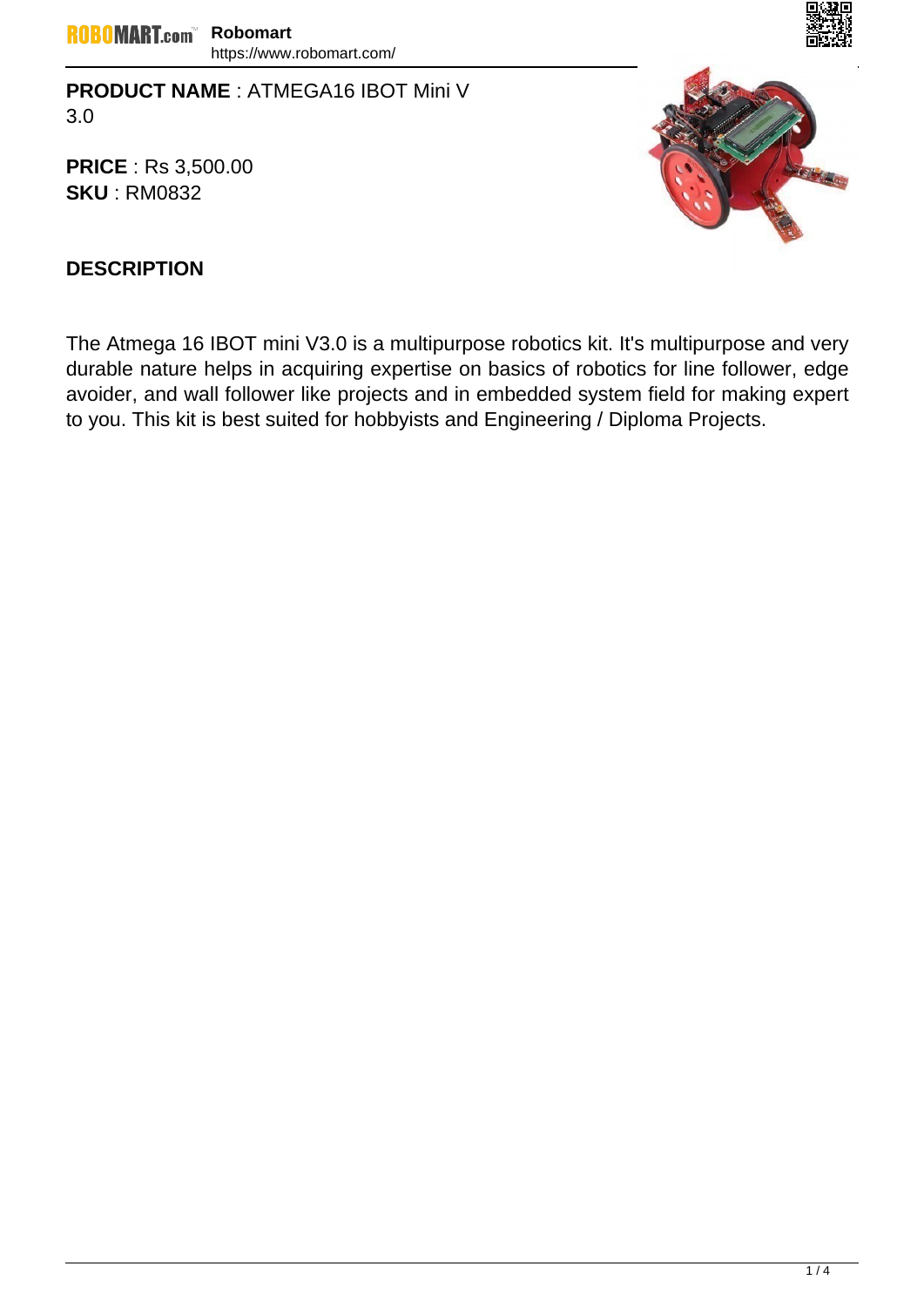

- High-performance, Low-power Atmel® AVR® 8-bit Micro-controller.
- Multiple Berg connectors for developing many other applications.
- Operating Voltage: 5 V to 25 V.
- Operating Current: 100 ma to 1000 ma.

## **Applications of ATMEGA16 IBOT Mini V3.0:**

- DIY projects.
- Electrical/Electronic projects.
- All types of Robotic projects.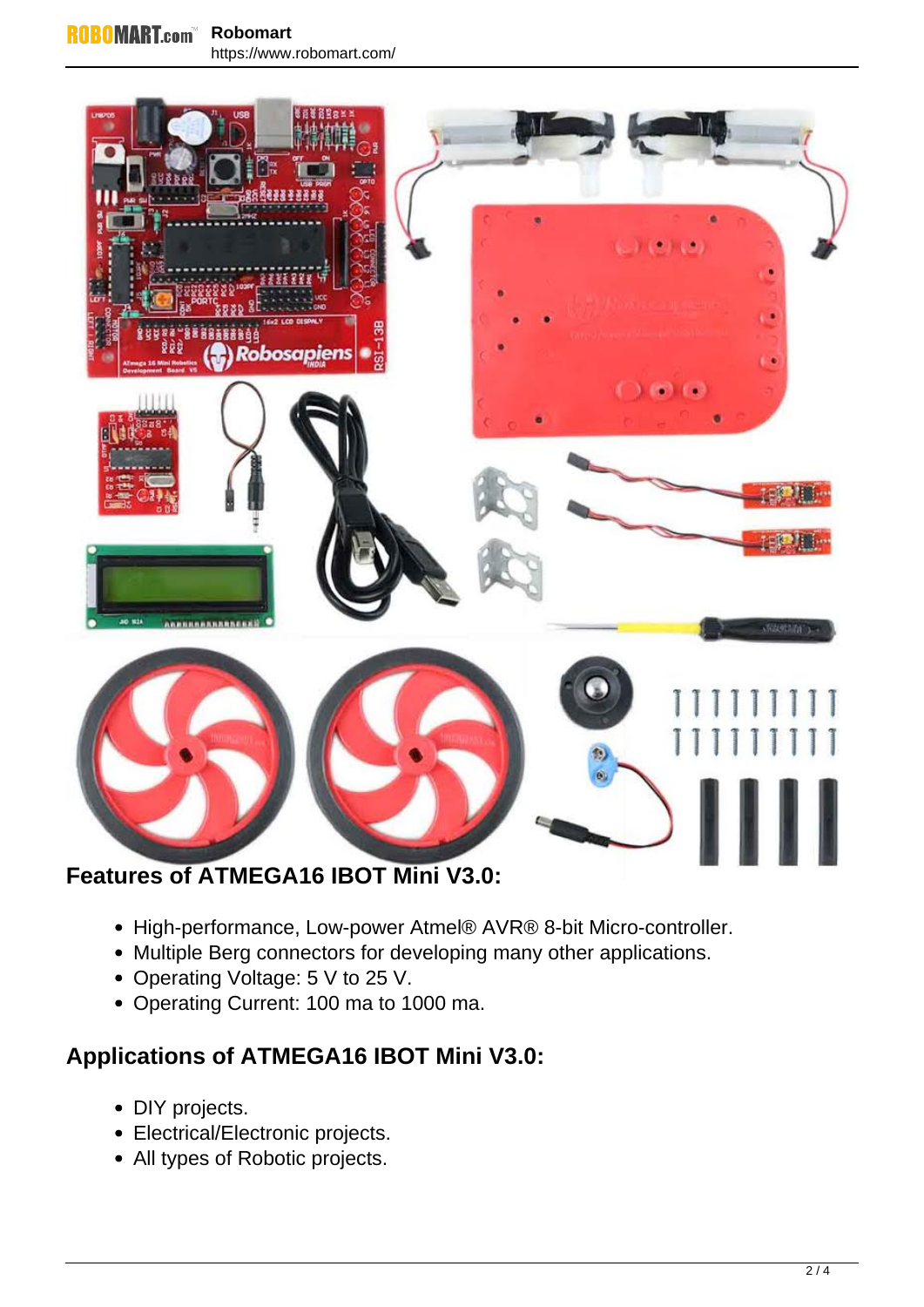## **Kit Contents of ATMEGA16 IBOT Mini V3.0:**

- 1x (ATmega16 mini V4 Development Board).
- 1x (ATmega16 with inbuilt Robosapiens Bootloader).
- 1x (USB Connector cable).
- 1x LCD 16x2.
- 1x (High Quality Plastic Chassis Board).
- 1x (DTMF Decoder Module for Mobile Controlled Robot).
- 1x (Screw driver).
- 1x (Ball Caster wheel).
- 2x (IR Based Digital Sensors).
- 4x (Support Studs).
- 1 Pair wheel 76 mm Diameter.
- 1 Pair D.C Plastic gear motors.

Also Searched as: **ATMEGA16**, **Robosapiens Kit**, **DIY Kits Online India**, **Multi Purpose Products**, **Buy Multi purpose kit**, **ATMEGA16 IBOT Mini V3.0**, **Buy ATMEGA16 IBOT Mini V3.0**, **Buy Multipurpose Robotics Kit**, **ATMEGA16 IBOT Mini V3.0 Price in India**.

## **ADDITIONAL IMAGES**